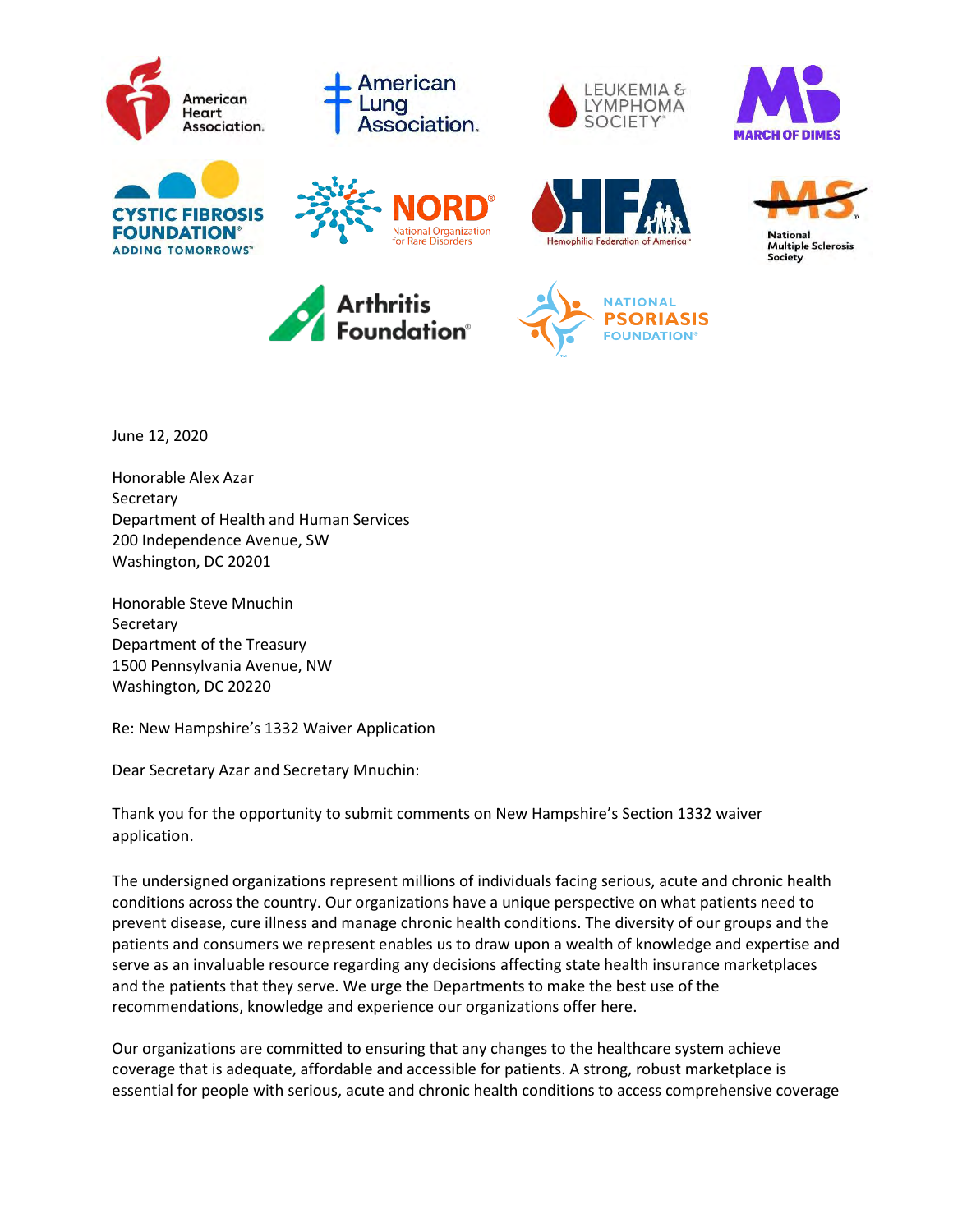that includes all of the treatments and services that they need to stay healthy at an affordable cost. Our organizations support New Hampshire's efforts to strengthen its marketplace by submitting this application to implement a reinsurance program, and we urge the Departments to approve the application.

Reinsurance is an important tool to help stabilize health insurance markets. Reinsurance programs help insurance companies cover the claims of very high cost enrollees, which in turn keeps premiums affordable for other individuals buying insurance on the individual market. Reinsurance programs have been used to stabilize premiums in a number of healthcare programs, such as Medicare Part D. A temporary reinsurance fund for the individual market was also established under the Affordable Care Act and reduced premiums by an estimated 10 to 14 percent in its first year.<sup>1</sup> A recent analysis by Avalere of seven states that have already created their own reinsurance programs through Section 1332 waivers found that these states reduced individual market premiums by an average of 19.9 percent in their first year.<sup>2</sup>

Stabilizing health insurance marketplaces is particularly important given the outbreak of COVID-19. Uncertainty around the number and severity of cases in the coming months will make it harder for insurers to project their costs, and insurers may set higher rates for premiums in 2021. By establishing a reinsurance program, New Hampshire may help offset any premium increases in 2021, making health insurance more affordable and accessible for New Hampshire residents.

New Hampshire's proposal will create a reinsurance program starting for the 2021 plan year and would last for five years. Based on the initial analysis commissioned by the state, this program is projected to reduce premiums by approximately 16 percent in 2021 and increase the number of individuals obtaining health insurance through the individual market by 6 percent. This would help patients with serious, chronic and acute health conditions obtain affordable, comprehensive coverage.

Our organizations believe this 1332 Waiver will help stabilize the individual market in New Hampshire and protect patients and consumers. Thank you for the opportunity to provide comments.

Sincerely,

American Heart Association American Lung Association Arthritis Foundation Cystic Fibrosis Foundation Hemophilia Federation of America Leukemia & Lymphoma Society March of Dimes National Multiple Sclerosis Society National Organization for Rare Disorders National Psoriasis Foundation

<sup>1</sup> American Academy of Actuaries, Individual and Small Group Markets Committee. *An Evaluation of the Individual Health Insurance Market and Implications of Potential Changes.* January 2017. Retrieved from [https://www.actuary.org/files/publications/Acad\\_eval\\_indiv\\_mkt\\_011817.pdf.](https://www.actuary.org/files/publications/Acad_eval_indiv_mkt_011817.pdf)